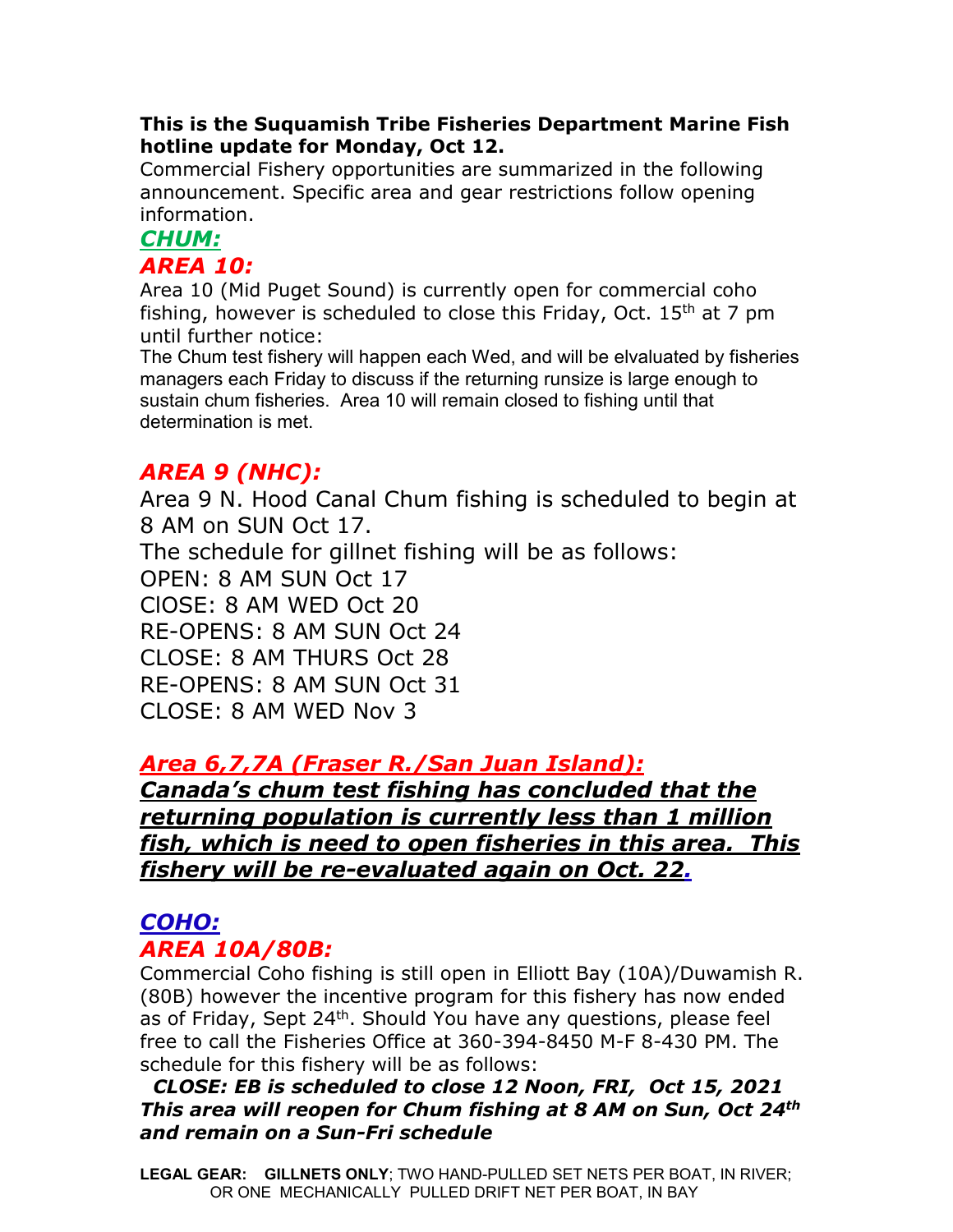**HAND PULLED ONLY ZONES**; DUWAMISH RIVER: 2 NETS PER PERSON PER BOAT, **300 FEET** MAX. LENGTH EACH NET AND NOT TO EXCEED 1/3 OF THE WETTED WATERWAY **MECHANICAL ZONES**; MECHANICALLY PULLED DRIFT NETS WITH A

MAXIMUM LENGTH OF **1,200 FT** WITHIN THE WATERS OF ELLIOTT BAY

#### **RESTRICTIONS:**

- 1) THE 1000 FT. CLOSURE AT THE END OF THE EAST AND WEST WATERWAYS REMAIN IN EFFECT
- 2) Due to site construction by the Port of Seattle, a portion of the Western side of the Duwamish waterway will be closed to fishing. This consists of a section 250 ft out fr the western portion of the D. Waterway starting at 675 ft fr the mouth of the waterway upstream all the way to the first bend in the waterway. Please call the Fisheries Off,. Or speak to the Fisheries Monitors regarding this closure should you choose to fish within the western portion of the Duwamish Waterway
- 3) REAMINS CLOSED OUTSIDE A LINE FROM PIER 91 TO THE LIGHT AT THE DUWAMISH HEAD
- 4) RIVER REMAINS CLOSED UPSTREAM OF THE SPOKANE ST. BRIDGE
- 5) RIVER FISHING: TWO NETS PER FISHER PER BOAT

## *AREA 10F (LK WA Ship Canal):*

The Ship Canal is scheduled to close for fishing this Friday, Oct 15<sup>th</sup>.

## *AREA 10E (On-Reservation):*

#### On–Res is open for commercial coho fishing

#### **GEAR: Gillnets/Beach seines:**

Drift Nets/Set Nets; Max. mesh size of 5 inches, Max. length of 600 FT. Beach Seines; Max. length of 600 FT. Hook and Line

## **FISHING SCHEDULE:**

### **Open 7 Days/Week until further notice**

### **AREA RESTRICTIONS:**

**Area 10 waters:** Waters east of the President's Point/Jeff Head area, including Miller Bay, remain closed.

**Area 10E waters:** West of the Agate Pass Bridge and north of a line from Battle Point due west to landfall shall be open. Liberty Bay west of Lemolo remains closed. Dyes Inlet remains closed. Sinclair Inlet remains closed.

### **As a reminder Fishermen should call/TXT in their catch daily to 360-340-0325** *and please include all Take Home fish at the bottom of their commercial fish ticket.*  **Thank you**!